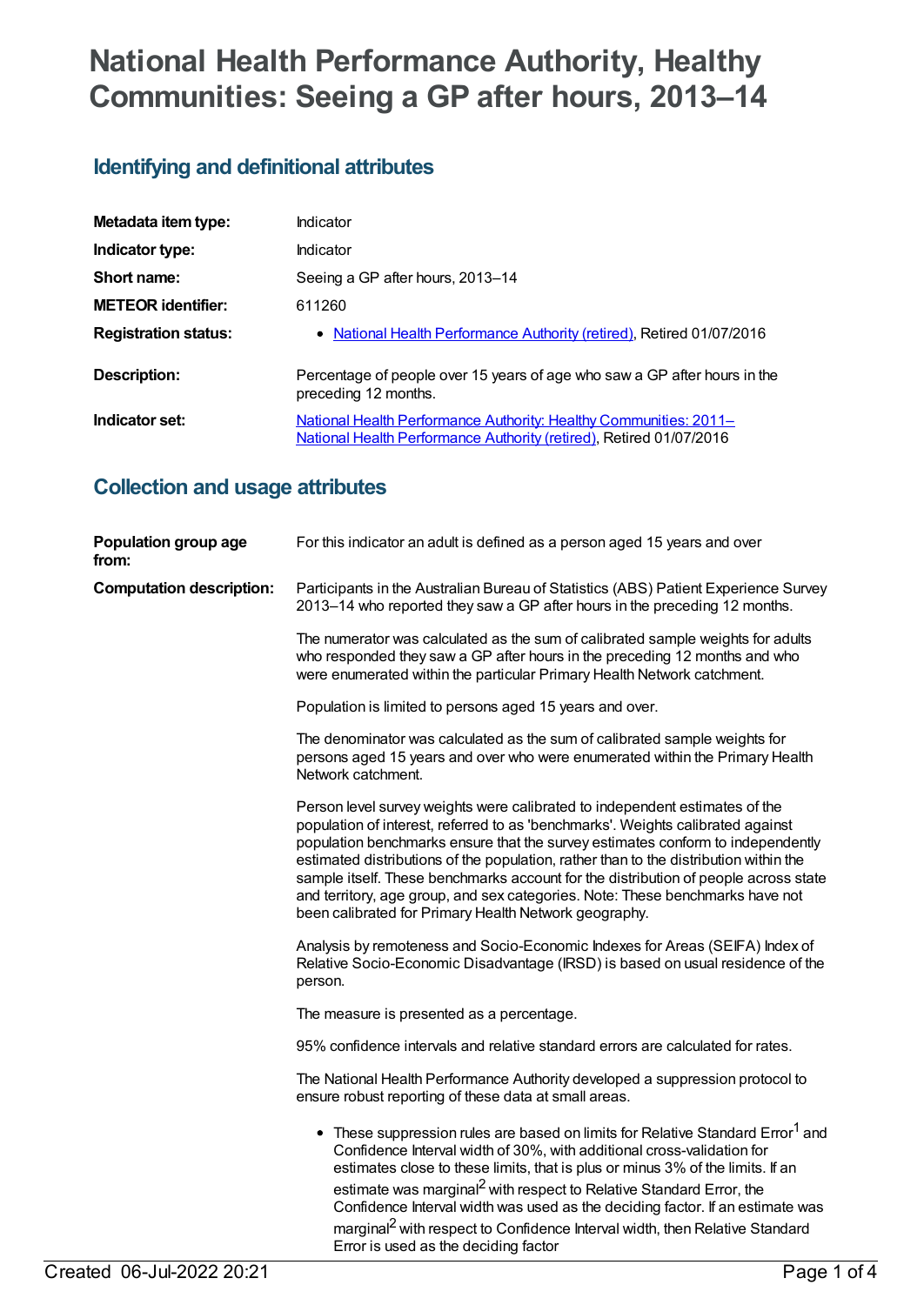Data were supressed based on the following rules: - Relative Standard Error of 33% or greater, or - Confidence Interval (95%) width of 33% or greater, or - Relative Standard Error between 27% and 33%, with significantly<sup>3</sup> wider Confidence Interval width than the average for that indicator, or - Confidence Interval width between 27% and 33%, with significantly $^3$  wider Relative Standard Error than the average for that indicator. 1. For a dichotomous proportion, Relative Standard Error can be defined as the ratio of the standard error and the minimum of the estimate and its complement (100%–estimate). 2. In this context, marginal is defined as within 10% of the 30% limit, or +/- 3% 3. In this context, statistical significance is defined as at least two standard deviations above average. The ABS Patient Experience survey does not include individuals living in discrete indigenous communities. As a result, estimates derived for Northern Territory may not be adequately representative. Results for Northern Territory have been excluded from the tables and maps on the [www.MyHealthyCommunities.gov.au](http://www.myhealthycommunities.gov.au) website. Data for Northern Territory (excluding discrete indigenous communities) are available in the excel downloads available via the [www.MyHealthyCommunities.gov.au](http://www.myhealthycommunities.gov.au) website.

| <b>Computation:</b>      | (Numerator $\div$ Denominator) x 100                                                                               |
|--------------------------|--------------------------------------------------------------------------------------------------------------------|
| <b>Numerator:</b>        | Number of persons aged 15 years and over who reported seeing a GP after hours<br>in the preceding 12 months.       |
| Numerator data elements: | Data Element / Data Set-                                                                                           |
|                          | Person-age, total years N[NN]                                                                                      |
|                          | <b>Data Source</b>                                                                                                 |
|                          | <b>ABS Patient Experience Survey (PEx)</b>                                                                         |
|                          | Guide for use                                                                                                      |
|                          | Data source type: Survey                                                                                           |
|                          | Data Element / Data Set-                                                                                           |
|                          | Person-seeing a GP indicator, yes/no code N                                                                        |
|                          | Data Source                                                                                                        |
|                          | <b>ABS Patient Experience Survey (PEx)</b>                                                                         |
|                          | Guide for use                                                                                                      |
|                          | Data source type: Survey                                                                                           |
| Denominator:             | Total number of persons aged 15 years and over who were enumerated within the<br>Primary Health Network catchment. |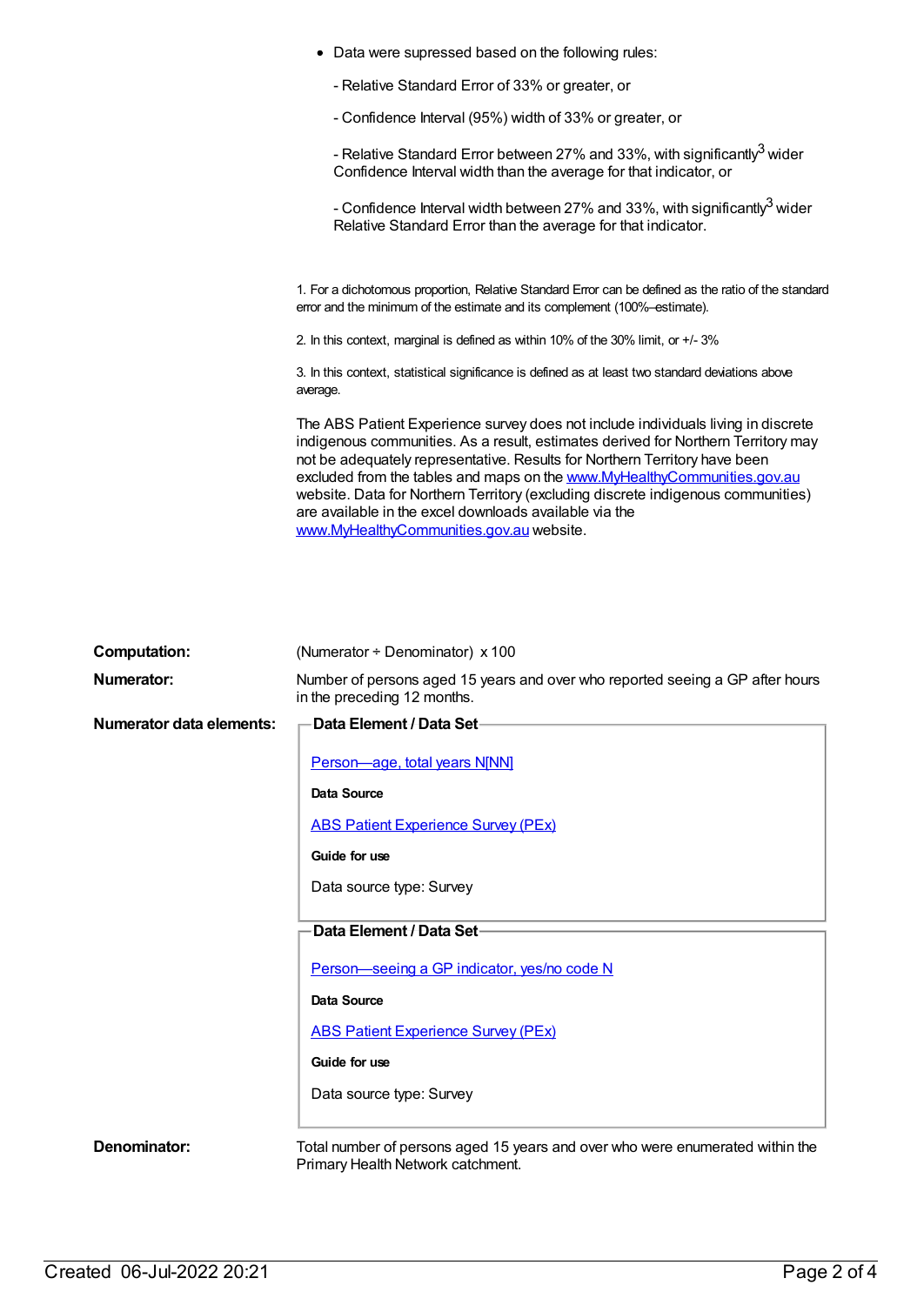| Denominator data<br>elements: | Data Element / Data Set-                                                              |
|-------------------------------|---------------------------------------------------------------------------------------|
|                               | Data Element / Data Set-                                                              |
|                               | Person-age, total years N[NN]                                                         |
|                               | Data Source                                                                           |
|                               | <b>ABS Patient Experience Survey (PEx)</b>                                            |
|                               | Guide for use                                                                         |
|                               | Data source type: Survey                                                              |
|                               |                                                                                       |
| Disaggregation:               | By Primary Health Network catchments.                                                 |
| <b>Disaggregation data</b>    | <b>Data Element / Data Set-</b>                                                       |
| elements:                     | Administrative health region-Medicare Local peer group, code N                        |
|                               | Data Element / Data Set-                                                              |
|                               | Administrative health region-Primary Health Network identifier, code<br><b>AAANNN</b> |

# **Representational attributes**

| Percentage |
|------------|
| Real       |
| Person     |
| NINNI.N    |
|            |

## **Indicator conceptual framework**

| <b>Framework and</b> | <b>PAF-Equity of access</b> |
|----------------------|-----------------------------|
| dimensions:          |                             |

#### **Data source attributes**

| Data sources: | Data Source                                |
|---------------|--------------------------------------------|
|               | <b>ABS Patient Experience Survey (PEx)</b> |
|               | Frequency                                  |
|               | Annual                                     |
|               | Data custodian                             |
|               | Australian Bureau of Statistics            |

# **Accountability attributes**

| <b>Reporting requirements:</b>                         | National Health Performance Authority - Performance and Accountability<br>Framework |
|--------------------------------------------------------|-------------------------------------------------------------------------------------|
| <b>Organisation responsible</b><br>for providing data: | <b>Australian Bureau of Statistics</b>                                              |
| <b>Accountability:</b>                                 | National Health Performance Authority                                               |
| Release date:                                          | 01/10/2015                                                                          |